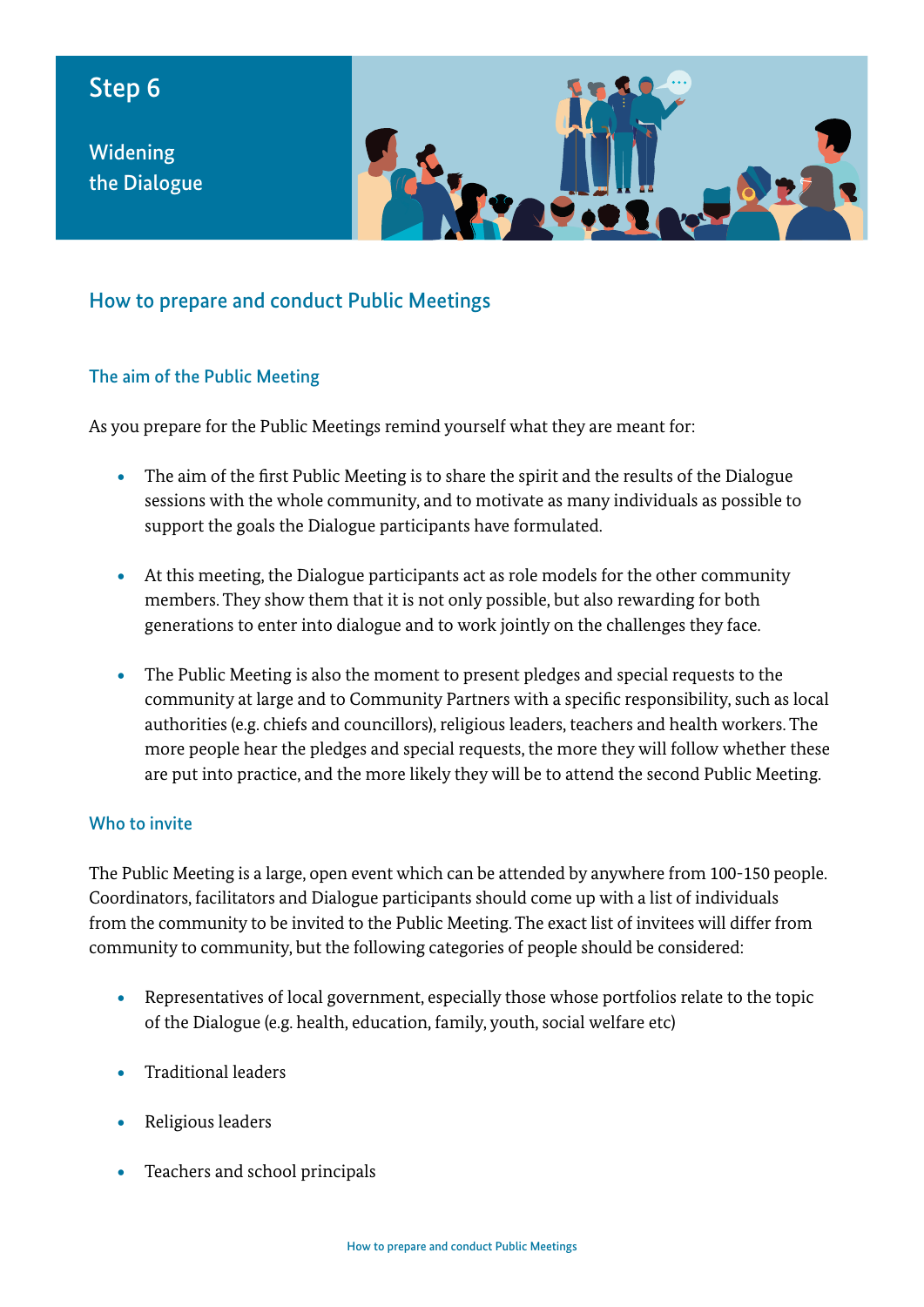

- Representatives of the health services
- Representatives of youth groups, women's and men's associations
- Other respected and influential individuals from the community
- Members of the community at large, including both sexes and all generations

#### Organisational issues

Both the first and the second Public Meeting should not last longer than two hours. They should be scheduled at a time and place that will allow as many community members as possible to attend.

Find a large hall, preferably one with a stage or dais at the front of the room where community leaders can sit and where Dialogue participants can present the pledges and special requests. The room needs to be big enough so that everyone can hear and see the presentations, and for all older people and adults to have seats. Young people and children can sit on the floor if necessary.

In countries where men and women do not attend public events together, think about ways that the room can be divided by a screen or curtain.

#### Plan the programme

Although the Dialogue tackles serious topics, the Public Meeting should feel like a celebratory event. Think carefully about how to create a positive and inviting atmosphere. In addition to presenting the pledges and special requests which the men and women jointly formulate after the Dialogues have been joined, consider including some music, poetry or a short performance. Give thought to how to respectfully introduce the community leaders so that they feel honoured, and how to introduce the purpose of the Dialogue to those who are hearing about it for the first time.

Working together, the coordinators, facilitators and Dialogue participants should develop a 'choreography', or script, for the meeting. Everyone should know what their roles are, and feel prepared to play them.